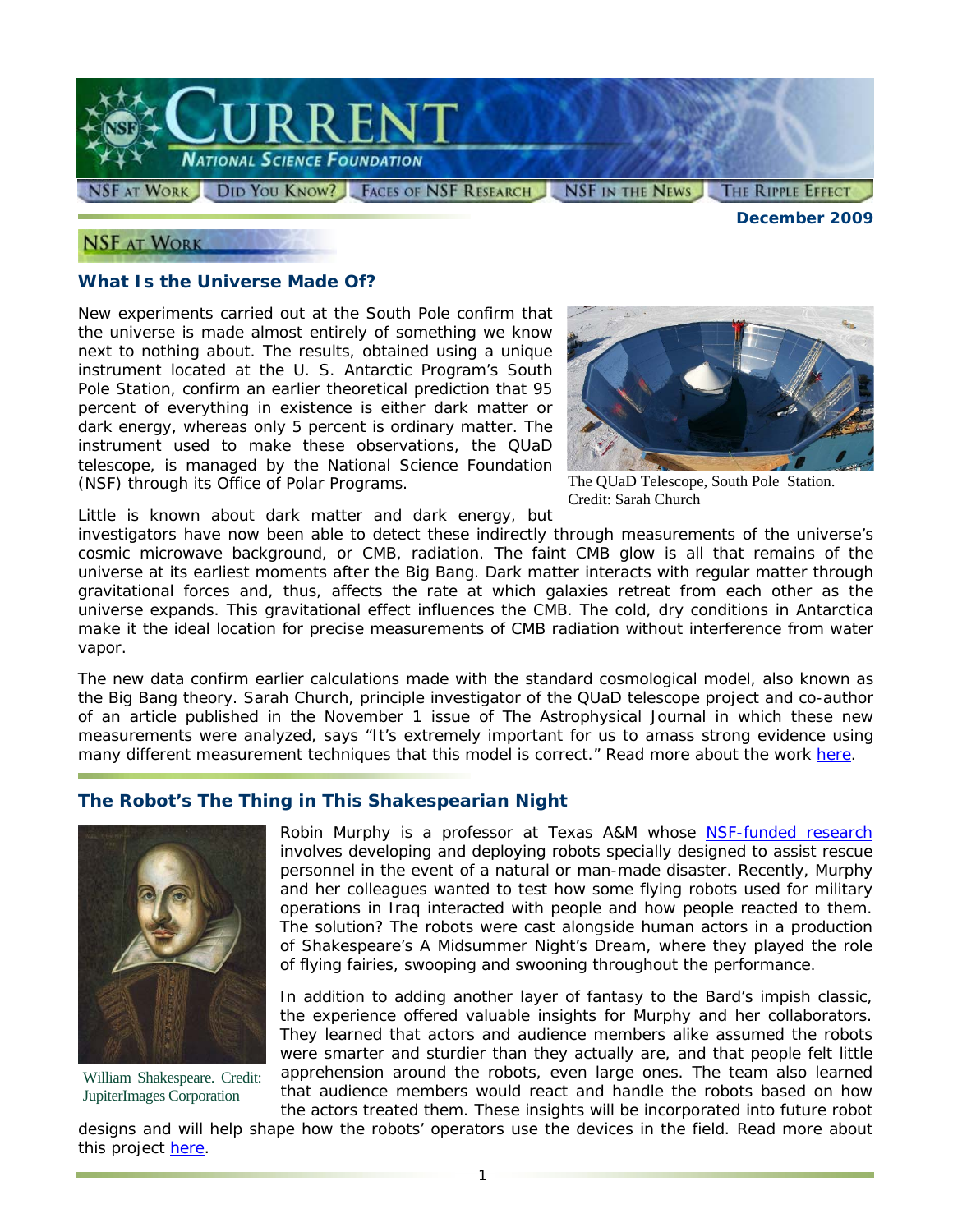# **Promising Protein Synthesis Technology**

A new method for producing proteins has potential for commercial-scale health applications. The method, known as "cell-free protein synthesis," involves only those cellular components needed to manufacture specific proteins, rather than whole cells. This approach enables researchers to optimize and control the environment for producing properly folded proteins at improved yields, without worrying about cell viability.

The technology was discovered at Stanford University by [James Swartz,](http://www.nsf.gov/cgi-bin/goodbye?http://www.stanford.edu/group/swartzlab/index.htm) professor of engineering, as part of a long-term program of [NSF-funded basic](http://www.nsf.gov/awardsearch/showAward.do?AwardNumber=0132535)  [research](http://www.nsf.gov/awardsearch/showAward.do?AwardNumber=0132535) focused on the cell-free protein synthesis technique. Sutro Biopharma, Inc. (formerly Fundamental Applied Biology) has been developing the technology since 2004 through an exclusive license. The company holds eight U.S. patents and three elsewhere, and they have submitted 57 additional patent applications.



A folded protein. Credit: Peter Virnau, MIT

Through NSF Small Business Technology Transfer [awards,](http://www.nsf.gov/awardsearch/showAward.do?AwardNumber=0522337) Swartz and Sutro have collaborated to reduce production time and costs for the proprietary technique. In addition, Sutro has optimized the system such that it can be scaled up from microliter-sized containers to 100-liter production vessels, allowing for predictability from the research bench through production. One area of focus is manufacturing IGF-1 (insulin-like growth factor-1), which may have potential for diabetes treatment. The team has found high expression yields of antibody fragments and whole antibodies using the method and are now investigating the manufacture of protein-based vaccines.

### **Why Humans Smell Tasty to Mosquitoes**



Walter Leal and Zain Syed at work in University of California - Davis Laboratory. Credit: Kathy Keatley Garvey

[NSF-funded](http://www.nsf.gov/awardsearch/showAward.do?AwardNumber=0918177) entomologist Walter Leal and postdoctoral researcher Zain Syed have determined the dominant chemical signal that attracts the *Culex* mosquito to its next meal. Because *Culex* mosquitoes are primarily [responsible for transmitting West Nile virus from birds to humans,](http://www.nsf.gov/discoveries/disc_summ.jsp?cntn_id=115413&org=NSF) this work could have tremendous impact on public health and efforts to control the spread of the virus.

The chemical signal, a molecule called nonanal, is produced by both humans and birds and can be detected by the mosquitoes at incredibly low levels allowing them to sniff out their next blood meal. The researchers screened a range of odorants produced by humans and birds and found that nonanal elicited a strong response in the mosquito's antennae, the organ it uses to "smell" its surroundings.

The investigators also discovered that baiting traps with nonanal and carbon dioxide  $(CO<sub>2</sub>)$ , a wellknown mosquito attractant, increased the number of mosquitoes caught by 50 percent over  $CO<sub>2</sub>$ alone. This technique for baiting traps provides an important new method for monitoring mosquito populations. Leal and Syed previously made news by discovering how the insect repellent DEET works, answering a scientific question that had persisted for decades. The new work was [published](http://www.nsf.gov/cgi-bin/goodbye?http://entomology.ucdavis.edu/news/PNAS09-06932.pdf) in the *Proceedings of the National Academy of Sciences*; read more about it [here.](http://www.nsf.gov/cgi-bin/goodbye?http://entomology.ucdavis.edu/news/nonanalresearch.html)

## **DID YOU KNOW?**

In July 2009, the White House Office of Science and Technology Policy announced the names of the 87 winners of this year's [Presidential Awards for Excellence in Mathematics and Science Teaching,](http://www.nsf.gov/cgi-bin/goodbye?http://www.paemst.org/controllers/home.cfc?method=view) or PAEMST. The program is administered by NSF's Directorate for Education and Human Resources.

The 2009 awardees were selected from kindergarten through  $6<sup>th</sup>$  grade teachers across the nation for their outstanding contributions to teaching and learning and their ability to help students make progress in math and science. These teachers will be honored January 4-7, 2010 through a series of professional development activities—including a full day at NSF—and an awards ceremony in Washington, D.C. Further information about the 2009 PAEMST awardees is available [here.](http://www.nsf.gov/cgi-bin/goodbye?http://recognition.paemst.org/)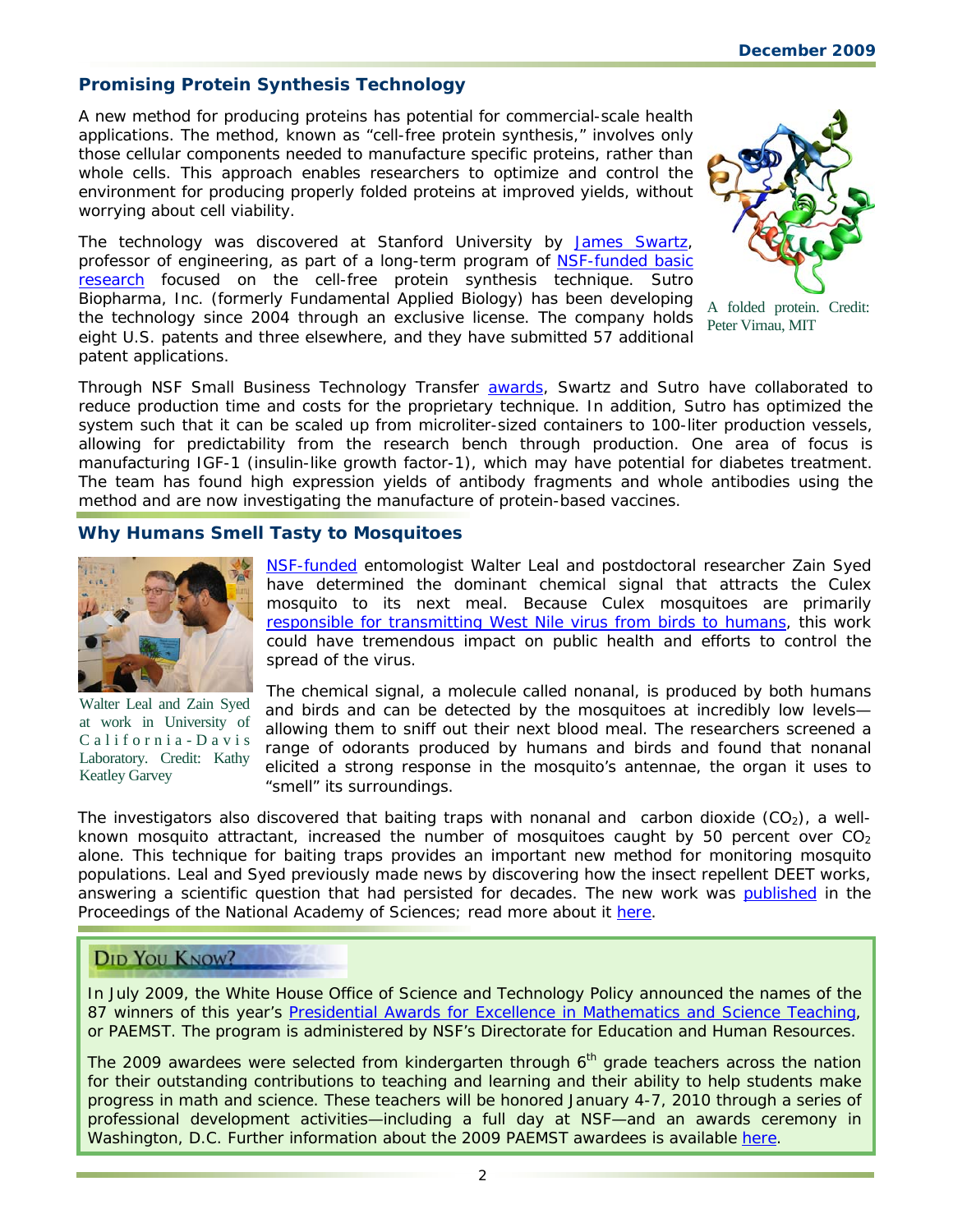#### **FACES OF NSF RESEARCH**

#### **Using Robots to Assist Those With Disabilities**

Rory Cooper, co-director of NSF's Quality of Life Technology Center located at Carnegie Mellon University and the University of Pittsburgh, is devoted to applying his knowledge of robotics to helping people with disabilities. Cooper, who is with the Department of Veterans Affairs and also distinguished professor in the Department of Rehabilitation Science and Technology and professor of bioengineering and mechanical engineering at the University of Pittsburgh, says: "I have focused my entire professional work toward improving the lives of people with disabilities, their families, and the people who assist them. Much of my work has been focused on providing mobility, but I have also made excursions into accessibility and assistive technology policy."



A new robotics system used in food preparation assistance. Credit: Rory **Cooper** 

A component of Cooper's research involves computer modeling, rapid prototyping and robotics applied to the creation of electric-powered mobility and manipulation devices. One such device is shown here: a robotic arm that can be attached to a wheelchair and used by a disabled individual to retrieve and prepare food. Computer modeling has allowed Cooper and his group of engineers to design and simulate such systems before they are ever tried out with human subjects.

"One of the greatest challenges," writes Cooper in a [recent NSF Discovery article,](http://www.nsf.gov/discoveries/disc_summ.jsp?org=NSF&cntn_id=115433&preview=false) "is ensuring that the powered mobility and manipulation device actually meets the user's needs and that the science is guided by problems facing people with disabilities." Cooper explains that it can be equally challenging for a person with a disability to make a sandwich as it is for them to navigate a wheelchair on snowy days. To address the real-life problems faced by those who use assistive devices, Cooper and his team include individuals with disabilities as equal partners in their research team.

Robotics research has traditionally focused on replacing humans with operators, but the type of research going on in the Quality of Life Technology Center uses a different philosophy—to find ways that a person and robot can work together using a technique called "cooperative control." This method involves three components: the pilot, who is the person with the disability, a remote human assistant and the robotic system. The three units work in unison to achieve what the pilot desires. Cooper believes that this approach speeds deployment from the laboratory setting into the real world where it is most needed. Visit the [Technology Center's Web site](http://www.nsf.gov/cgi-bin/goodbye?http://www.cmu.edu/qolt/index.html) for more information.

# **NSF IN THE NEWS**

[Scientists Unravel Corn Genome](http://www.nsf.gov/cgi-bin/goodbye?http://www.chicagotribune.com/news/chi-ap-mo-corngenome,0,371420.story) (*Chicago Tribune*) The complete genome sequence of corn, one of the world's most important crops, has been determined by a group funded by the U. S. departments of agriculture and energy and by NSF.

[Warning Signs](http://www.nsf.gov/cgi-bin/goodbye?http://www.msnbc.msn.com/id/33887745/ns/us_news-environment/) (*MSNBC*) New research, partially funded by NSF, shows that daily record high temperatures across the continental U. S. occurred twice as often as record lows over the last decade.

[The Botany of Desire](http://www.nsf.gov/cgi-bin/goodbye?http://online.wsj.com/article/SB10001424052748704224004574489211493363266.html) (*The Wall Street Journal*) A new PBS documentary, produced with partial financial support from NSF, argues that while we humans think of ourselves as the ones who use plants to serve our needs, plants have been even more successful in using us to meet theirs.

[Headphones Can Disrupt Implanted Cardiac Devices](http://www.nsf.gov/cgi-bin/goodbye?http://www.npr.org/templates/story/story.php?storyId=114043643) (*NPR*) New research, funded partially by NSF, shows that magnets used in headphones are more than strong enough to interfere with the proper function of cardiac pacemakers and implanted defibrillators.

[Seeing Invisible Molecules](http://www.nsf.gov/cgi-bin/goodbye?http://www.medicalnewstoday.com/articles/168659.php) (*Medical News Today*) A team of researchers has developed a new microscopic technique for visualizing, in color, previously undetectable molecules. This new imaging technique offers broad applications in medicine. The work was partially funded by NSF.